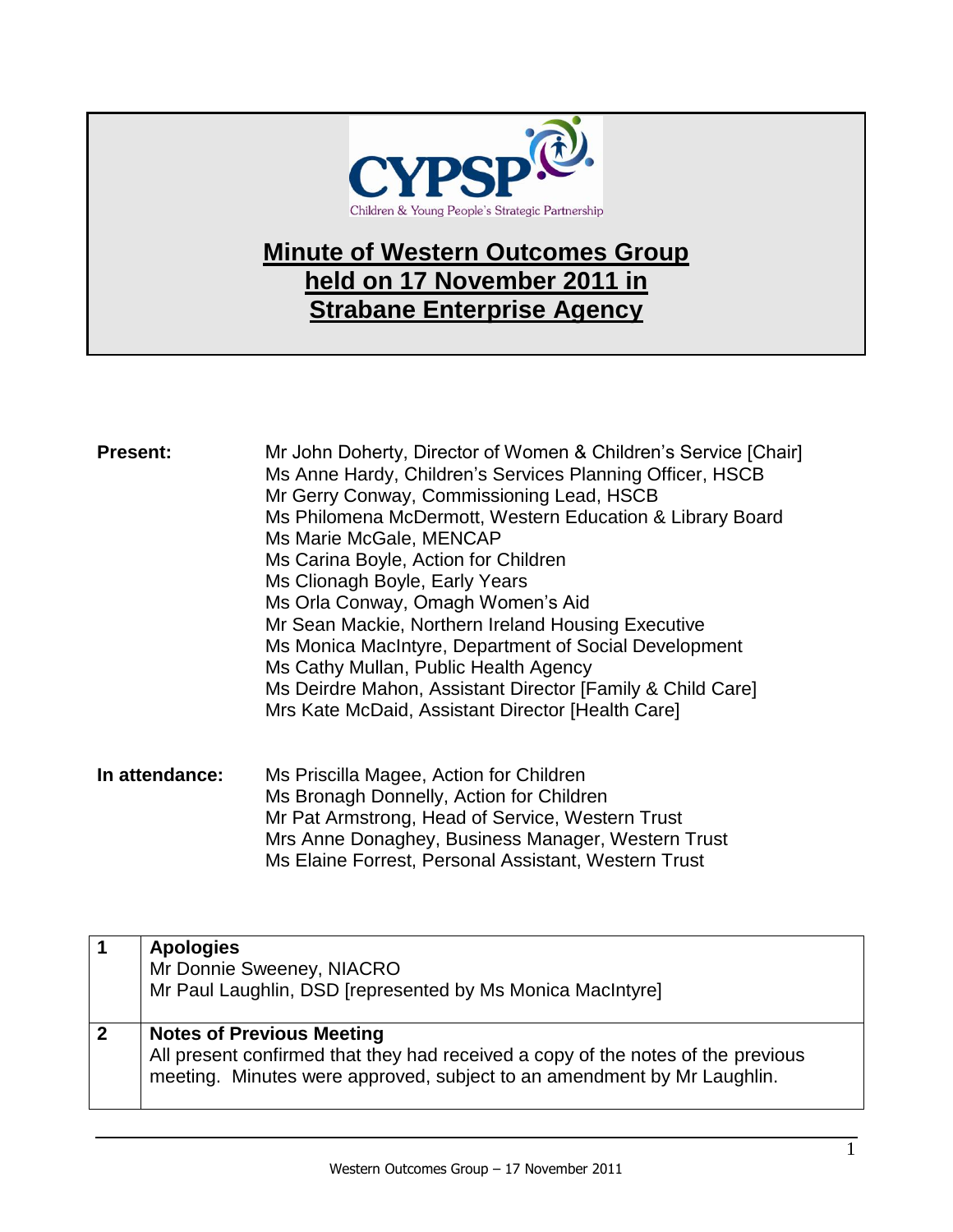| $\mathbf{3}$   | <b>Matters Arising</b>                                                                                                                                                                                                                                                                                                                                                                                                                                                                                 |
|----------------|--------------------------------------------------------------------------------------------------------------------------------------------------------------------------------------------------------------------------------------------------------------------------------------------------------------------------------------------------------------------------------------------------------------------------------------------------------------------------------------------------------|
|                | <b>Membership</b><br>Mr Doherty welcomed Ms Marie McGale, MENCAP, and Ms Philomena McDermott,<br>WELB, to their first meeting of the Western Outcomes Group.                                                                                                                                                                                                                                                                                                                                           |
|                | Ms Hardy reported that nominations from District Councils and the PSNI were being<br>taken forward on a regional basis. She advised that a meeting was to be held on<br>18 November 2011 to select representatives from the community and voluntary<br>sector. Ms Hardy agreed to keep Mr Doherty advised on progress. Ms Hardy<br>advised that she would speak to Ms Godfrey regarding organising a briefing session<br>for new members of Outcomes Groups.                                           |
|                | <b>Terms of Reference</b><br>Mr Doherty informed members that "Specific Responsibilities" of the Outcomes<br>Groups were detailed in Appendix 3 of the preliminary action plan that was being<br>distributed at today's meeting.                                                                                                                                                                                                                                                                       |
|                | <b>Eamon McTernan</b><br>Ms Hardy advised that she would invite Mr Eamon McTernan to the next meeting on<br>21 December 2011.                                                                                                                                                                                                                                                                                                                                                                          |
| 4              | <b>Draft Action Plan of Western Outcomes Group</b><br>Ms Hardy reported that Outcomes Groups were expected to produce their action<br>plans by the end of November with a 12 week consultation period from<br>December 2011 - February 2012. She said children, young people and parents all<br>needed to be involved. Mrs Hardy advised that the Children and Young People's<br>Strategic Partnership had requested to see the action plans prior to the<br>commencement of the consultation process. |
|                | Mrs Donaghey distributed copies of the preliminary action plan of the Western<br>Outcomes Group. Mr Doherty said it would be important to incorporate the work<br>already undertaken by Locality Planning Groups into the action plan. It was agreed<br>that Mrs Donaghey would arrange to meet Ms Magee and Ms Donnelly.                                                                                                                                                                              |
|                | Mr Doherty advised that he would arrange for the finalized action plan to be placed<br>on the Western Trust's website.                                                                                                                                                                                                                                                                                                                                                                                 |
|                | Mrs Hardy reported that a website for the Children and Young People's Strategic<br>Partnership was in the process of being designed. Mrs Hardy agreed to check if<br>resources were available to assist with the collation of comments on the action plan.                                                                                                                                                                                                                                             |
| $5\phantom{1}$ | <b>Finance and Commissioning Process</b><br>Ms Mahon reported that a sub group had met earlier today and agreed that due to<br>the short timescale for allocating resources, the criteria to be used for the current<br>financial year were that groups had to be in funding crises and that their services                                                                                                                                                                                            |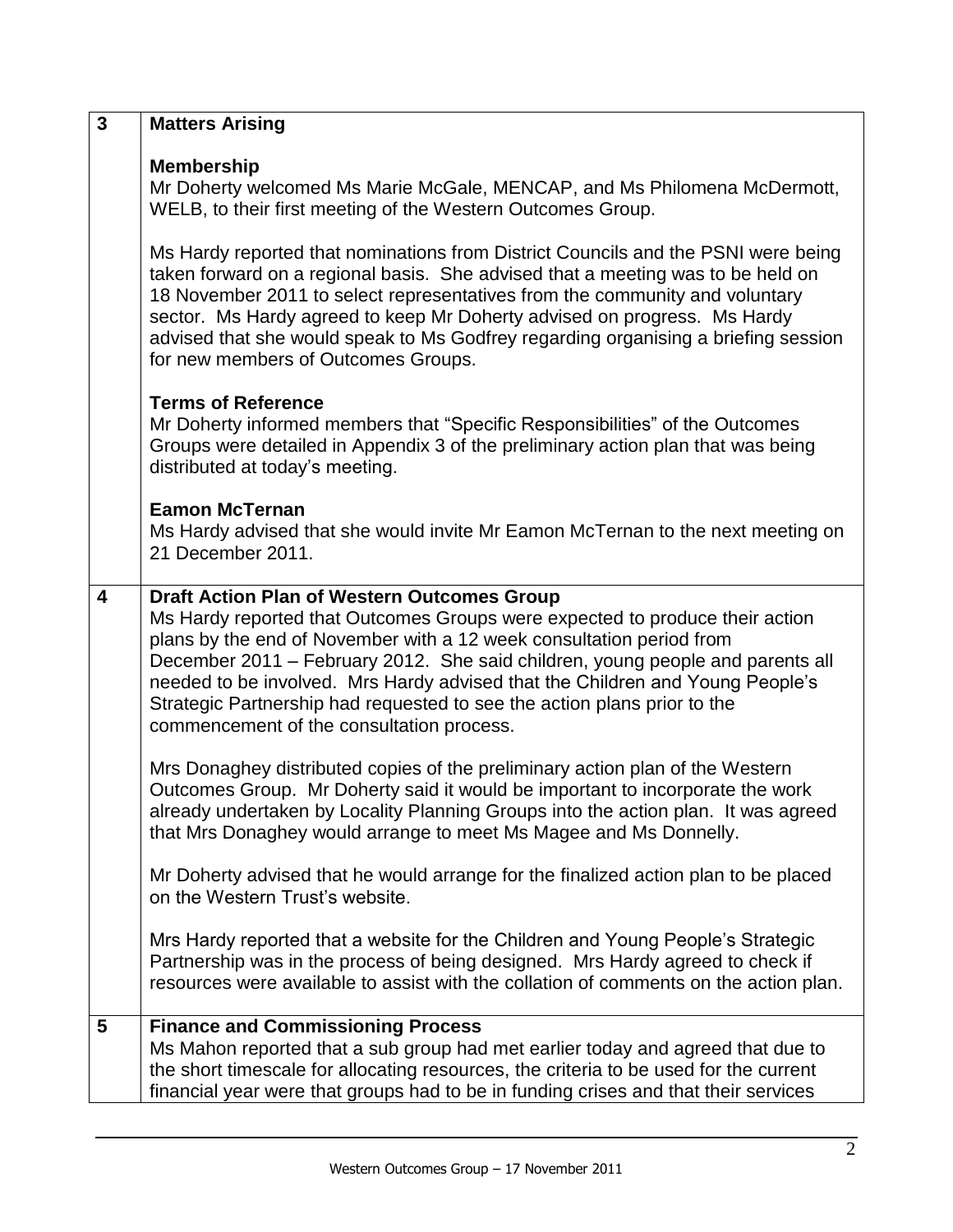|                | would cease to operate if they did not secure financial assistance. Organisations<br>were to present their proposals for funding to Ms Donnelly and Ms Magee. It was<br>agreed that funding would be made via a variation of the existing contract the<br>organisation had with the Western Trust. Mr Doherty reiterated that the Trust would<br>process the non recurrent payments to organisations, but reiterated that funding was<br>being allocated by the Children and Young People's Strategic Partnership.<br>Ms Hardy advised that a standardised commissioning framework was being devised<br>regionally to ensure transparency.                                                                                                                                                                                                                                                                      |
|----------------|-----------------------------------------------------------------------------------------------------------------------------------------------------------------------------------------------------------------------------------------------------------------------------------------------------------------------------------------------------------------------------------------------------------------------------------------------------------------------------------------------------------------------------------------------------------------------------------------------------------------------------------------------------------------------------------------------------------------------------------------------------------------------------------------------------------------------------------------------------------------------------------------------------------------|
| $6\phantom{1}$ | <b>Work of Locality Planning Groups</b><br>Mr Doherty said it would be important to ensure that the Locality Planning Groups<br>were properly aligned with the Western Outcomes Group to ensure more<br>collaborative working. He said if good foundations were in place, the Western<br>Outcomes Group would be more effective.                                                                                                                                                                                                                                                                                                                                                                                                                                                                                                                                                                                |
|                | Ms Magee and Ms Donnelly gave a presentation on locality planning in the west.<br>They reported that there were five Locality Planning Groups - Fermanagh, Omagh,<br>Strabane, Derry & Limavady. The role of each Locality Planning Group was a<br>partnership between children and young people, families, communities and<br>representatives of agencies at local level. Their primary purpose is to draw up a<br>locality plan to address priorities identified through outcomes based planning and to<br>mobilise local resources from the statutory, voluntary and community sectors to<br>address these priorities. Ms Magee & Ms Donnelly advised that the five Locality<br>Planning Groups were working on new action plans which would address the issues<br>raised at local level in relation to the six high level outcomes by evaluating the<br>qualitative and quantitative information available. |
|                | Mrs McDaid noted that some of the priorities identified were also regional and<br>national priorities, but were all interlinked. Mr Doherty said everything should be<br>referenced at the Western Outcomes Group and that it was vital that there was<br>inclusive and full membership of the group.                                                                                                                                                                                                                                                                                                                                                                                                                                                                                                                                                                                                           |
|                | Mr Conway said it was important to have one partnership, with one view, for<br>children's outcomes.                                                                                                                                                                                                                                                                                                                                                                                                                                                                                                                                                                                                                                                                                                                                                                                                             |
|                | Mr Armstrong was invited to give a presentation on the work of Hubs. He advised<br>that there were seven Hubs within the Western Trust and all the Hubs operated from<br>within Family Centres. He said the definition of a Family Support Hub was a single<br>point of contact for children, families and professionals which co-ordinated a range of<br>Family Support Services and activities to enhance the quality of life and wellbeing of<br>vulnerable children and families. He said the core objective of Family Support Hubs<br>was to enhance awareness, communication, connectedness and, critically, the<br>co-ordination of Family Support Services in local areas with an emphasis on<br>prevention and early intervention. A copy of Mr Armstrong's presentation was<br>distributed to members.                                                                                                |